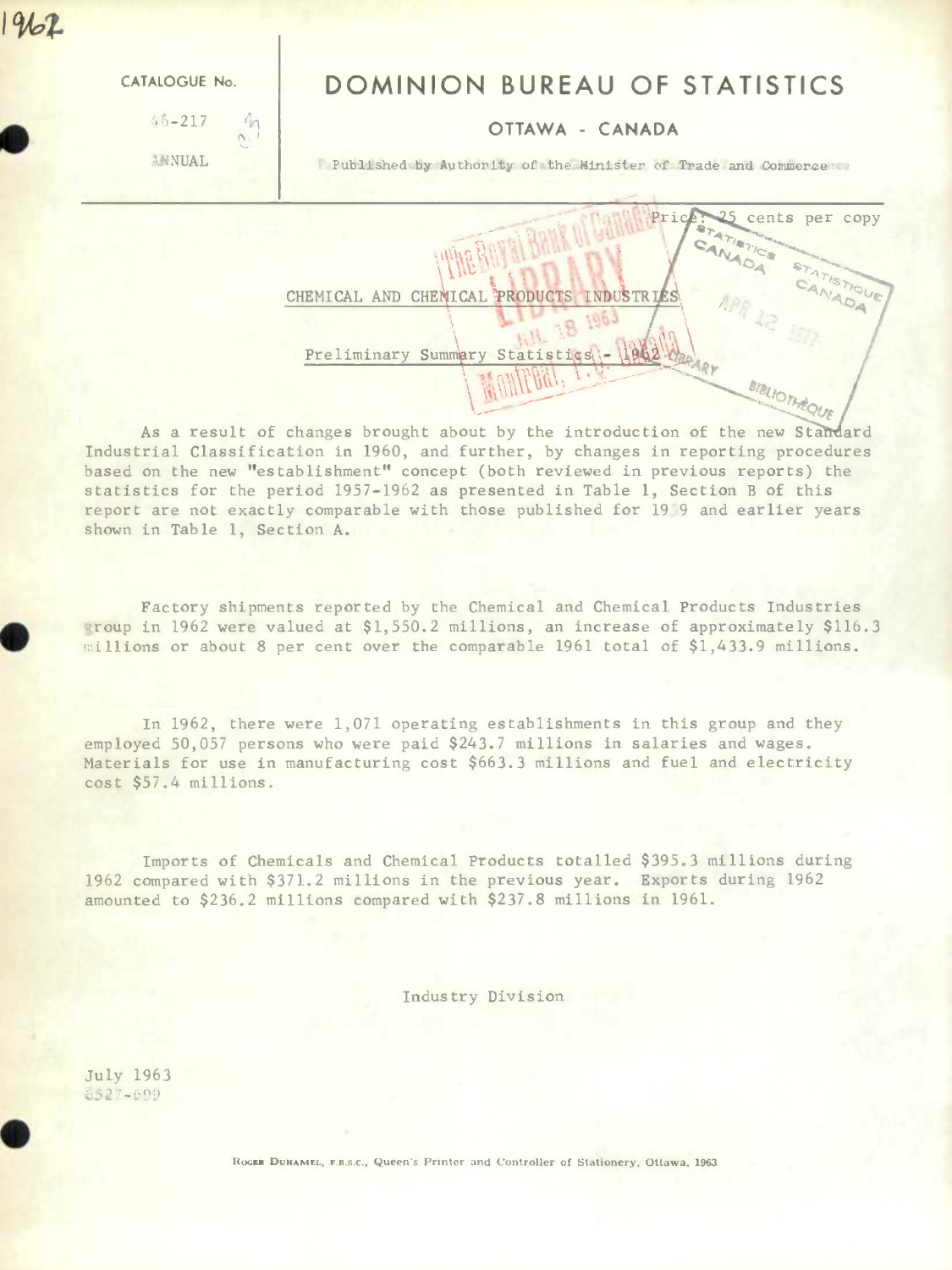TABLE 1. Principal Statistics for the Chemical and Chemical Products Industries Group,<br>Significant Years 1920-62 and by Industries, 1961 and 1962

| Year and industry                                                     | Estab-<br>$11$ sh-<br>ments | $Em -$<br>ployees | Salaries<br>and<br>wages | Cost of<br>fuel and<br>$e$ lec-<br>tricity<br>at plant | Cost at<br>plant of<br>materials<br>used | Value<br>$O$ :<br>factury<br>shipments |
|-----------------------------------------------------------------------|-----------------------------|-------------------|--------------------------|--------------------------------------------------------|------------------------------------------|----------------------------------------|
|                                                                       | number                      |                   |                          |                                                        | thousands of dollars                     |                                        |
| Basis: Standard Industrial<br>Classification in use<br>prior to 1960: |                             |                   |                          | A                                                      |                                          |                                        |
| 1920                                                                  | 451                         | 16,651            | 20,695                   | 3,259                                                  | 58,550                                   | 117,831                                |
| 1925<br><b><i><u><u>AAAAAAAAAAAA</u>A</u></i></b>                     | 510                         | 14,128            | 17,887                   | 3,274                                                  | 42,855                                   | 99,393                                 |
| 1929                                                                  | 557                         | 16,694            | 22,639                   | 4,575                                                  | 55,184                                   | 138,545                                |
| 1933                                                                  | 696                         | 15,397            | 18,739                   | 3,155                                                  | 34,272                                   | 92,821                                 |
| 1937                                                                  | 754                         | 21,968            | 28,613                   | 5,222                                                  | 64,461                                   | 148,973                                |
| 1939                                                                  | 808                         | 22,595            | 31,568                   | 5,259                                                  | 65,231                                   | 159,537                                |
| 1943                                                                  | 945                         | 92,288            | 146,677                  | 17,653                                                 | 368,111                                  | 765,218                                |
| 1946<br>                                                              | 1,021                       | 37,378            | 66,538                   | 13,340                                                 | 159,308                                  | 376,288                                |
| 1949                                                                  | 1,037                       | 41,326            | 100,691                  | 19,218                                                 | 280,009                                  | 587,398                                |
| $1952$                                                                | 1,075                       | 47,694            | 148,076                  | 24,656                                                 | 357,818                                  | 796,562                                |
| 1953                                                                  | 1,105                       | 50,207            | 164,591                  | 29,541                                                 | 403,686                                  | 881,503                                |
| 1954<br>                                                              | 1,116                       | 51,603            | 177,312                  | 32,213                                                 | 437,051                                  | 935,727                                |
| 1955                                                                  | 1,126                       | 51,856            | 185,268                  | 33,086                                                 | 480,104                                  | 1,044,079                              |
| 1956<br>$-0.0 - 0.0$                                                  | 1,131                       | 52,821            | 200,743                  | 36,639                                                 | 527,564                                  | 1,111,233                              |
| 1957                                                                  | 1,137                       | 54,708            | 222,044                  | 42,102                                                 | 565,746                                  | 1,203,411                              |
| 1958<br><b></b>                                                       | 1,143                       | 54.570            | 233,819                  | 47,837                                                 | 589,316                                  | 1,293,332                              |
| 1959                                                                  | 1,137                       | 54,782            | 243,218                  | 50,592                                                 | 627,366                                  | 1,378,211                              |
| Basis: Standard Industrial<br>Classification revised<br>19(0.1):      |                             |                   |                          | В                                                      |                                          |                                        |
| 1957                                                                  | 1,049                       | 53,474            | 217,801                  | 42,525                                                 | 519,789                                  | 1,134,201                              |
| 1958<br>$\alpha \cdot \alpha \cdot \alpha$                            | 1,045                       | 53,518            | 230,775                  | 48,276                                                 | 550,373                                  | 1,233,236                              |
| 1959<br>                                                              | 1,042                       | 53,620            | 239,126                  | 50,877                                                 | 584,260                                  | 1,309,884                              |
| 1960                                                                  | 1,063                       | 53,840            | 251,909                  | 54,086                                                 | 585,691                                  | 1,357,391                              |

(1) Reflecting as well implementation of New Establishment Concept.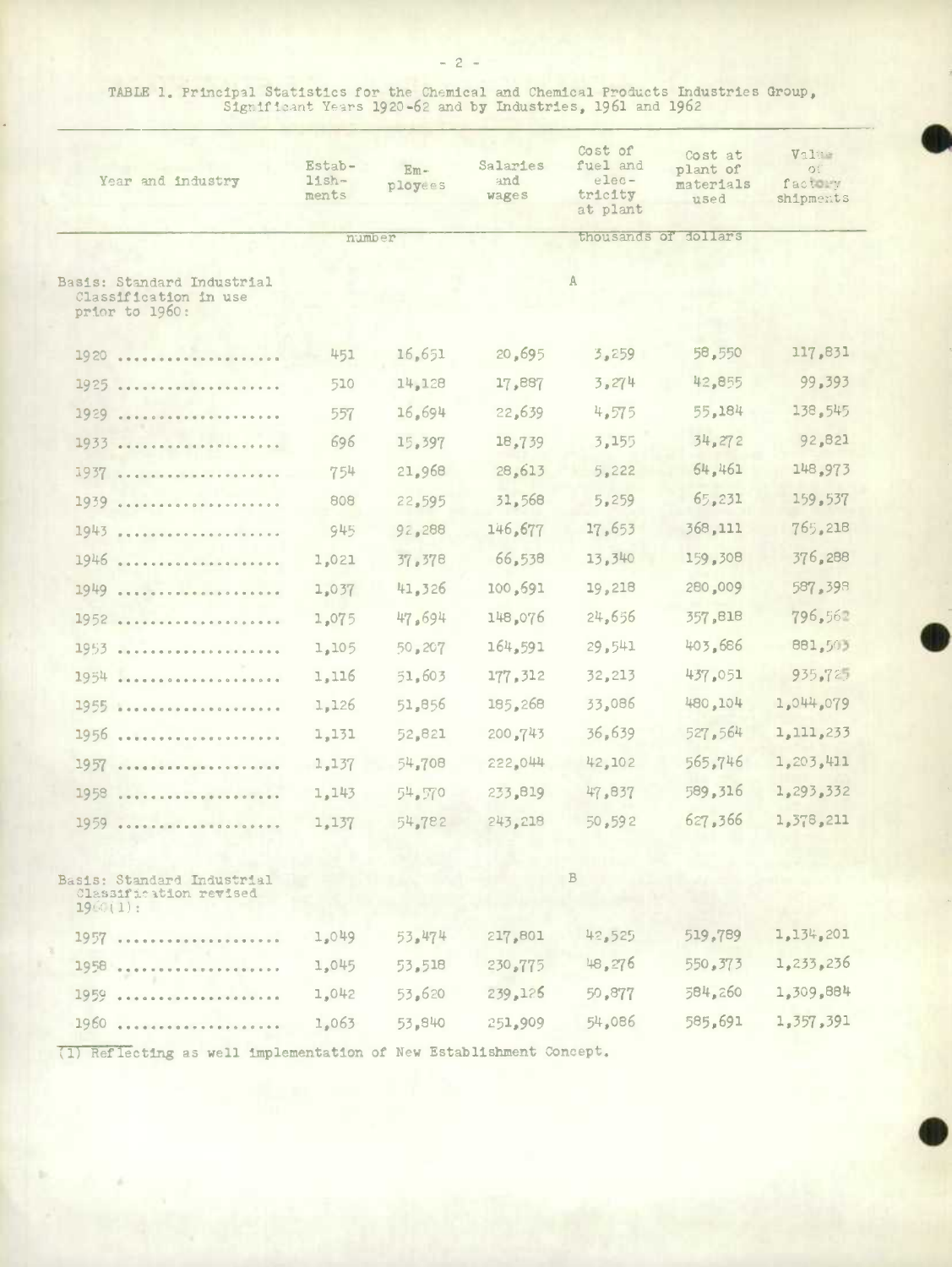TABLE 1. Principal Statistics for the Chemical and Chemical Products Industries Group,<br>Significant Years 1920-62 and by Industries, 1961 and 1962 - Concluded

| Year and industry                                                                                                                                                                                                                         | Estab-<br>$11$ sh-<br>ments | $Em -$<br>ployees | Salaries<br>and<br>wages | Cost of<br>fuel and<br>$e$ lec-<br>tricity<br>at plant | Cost at<br>plant of<br>materials<br>used | Value<br>оf<br>factory<br>shipments |
|-------------------------------------------------------------------------------------------------------------------------------------------------------------------------------------------------------------------------------------------|-----------------------------|-------------------|--------------------------|--------------------------------------------------------|------------------------------------------|-------------------------------------|
|                                                                                                                                                                                                                                           |                             | number            |                          |                                                        | thousands of dollars                     |                                     |
| $1961$ (final):                                                                                                                                                                                                                           |                             |                   |                          | B - Concluded                                          |                                          |                                     |
| Explosives and ammunition<br>manufacturers<br>Manufactures of mixed                                                                                                                                                                       | 14                          | 4,660             | 22, 293                  | 1,722                                                  | 25,586                                   | 63,353                              |
| fertilizers<br>Manufacturers of plastics                                                                                                                                                                                                  | 43                          | 1,378             | 6,602                    | 719                                                    | 39.648                                   | 54,261                              |
| and synthetic resins<br>Manufacturers of pharma-                                                                                                                                                                                          | 31                          | 3,325             | 18,507                   | 3,656                                                  | 60, 259                                  | 110,345                             |
| ceuticals and medicines<br>Paint and varnish manu-                                                                                                                                                                                        | 175                         | 7,602             | 31,744                   | 1,046                                                  | 49,785                                   | 166,016                             |
| facturers                                                                                                                                                                                                                                 | 136                         | 5,802             | 25,848                   | 1,050                                                  | 75,066                                   | 152,358                             |
| Manufacturers of soap and<br>cleaning compounds                                                                                                                                                                                           | 126                         | 4,145             | 21,859                   | 1,676                                                  | 82,893                                   | 172,334                             |
| Manufacturers of toilet<br>preparations                                                                                                                                                                                                   | 73                          | 2,646             | 9,613                    | 237                                                    | 22,949                                   | 68,814                              |
| Manufacturers of<br>industrial chemicals                                                                                                                                                                                                  | 128                         | 16,191            | 89,364                   | 42,023                                                 | 182,032                                  | 476,603                             |
| Manufacturers of printing<br>inks                                                                                                                                                                                                         | 32                          | 971               | 4,622                    | 193                                                    | 8,362                                    | 19,074                              |
| Other chemical indus-<br>tries, n.e.s.                                                                                                                                                                                                    | 314                         | 5,447             | 23,550                   | 2,370                                                  | 77,364                                   | 150,719                             |
| $T_{Q}$ . $T_{\alpha}$ $\geq$ $T_{\alpha}$ . The company of the company of the company of the company of the company of the company of the company of the company of the company of the company of the company of the company of the comp | 1,072                       | 52,167            | 254,004                  | 54,694                                                 | 623,944                                  | 1,433,878                           |
| 1962 (reeliminary) :                                                                                                                                                                                                                      |                             |                   |                          |                                                        |                                          |                                     |
| Explosives and ammunition<br>manufacturers<br>Manufacturers of mixed                                                                                                                                                                      | 14                          | 3,557             | 17,307                   | 1,600                                                  | 25,401                                   | 61,247                              |
| fertilizers<br>Manufacturers of plastics                                                                                                                                                                                                  | 45                          | 1,269             | 5,918                    | 1,031                                                  | 44,198                                   | 59,355                              |
| and synthetic resins                                                                                                                                                                                                                      | 30                          | 3,259             | 17,293                   | 3,813                                                  | 65,810                                   | 122,079                             |
| Manufacturers of pharma-<br>ceuticals and medicines<br>Paint and varnish manu-                                                                                                                                                            | 174                         | 7,798             | 33,637                   | 1,067                                                  | 51,912                                   | 181,215                             |
| facturers                                                                                                                                                                                                                                 | 139                         | 5,558             | 24,231                   | 1,055                                                  | 77,355                                   | 157,593                             |
| Manufacturers of soap and<br>cleaning compounds                                                                                                                                                                                           | 124                         | 4,322             | 23,185                   | 1,704                                                  | 88,284                                   | 174,946                             |
| Manufacturers of toilet<br>preparations                                                                                                                                                                                                   | 72                          | 2,650             | 9,869                    | 244                                                    | 24,155                                   | 73,663                              |
| Manufacturers of indus-<br>trial chemicals                                                                                                                                                                                                | 132                         | 15,246            | 64,110                   | 44,221                                                 | 196,486                                  | 540,811                             |
| Manufacturers of printing<br>inks                                                                                                                                                                                                         | 34                          | 1,031             | 4,790                    | 188                                                    | 8,700                                    | 20,119                              |
| Other chemical industries<br>$n_e e_e s_e$                                                                                                                                                                                                | 307                         | 5,367             | 23,394                   | 2,467                                                  | 81,046                                   | 159, 149                            |
| Totals                                                                                                                                                                                                                                    | 1,071                       | 50,057            | 243,733                  | 57,389                                                 | 663,346                                  | 1,550,177                           |

(1) Reflecting as well implementation of New Establishment Concept.

Note: As a result of a change in the treatment of head office statistics, the figures for number<br>of exployees and salaries and wages for 1962 are not comparable with those for 1961 and<br>earlier years. The 1962 figures will